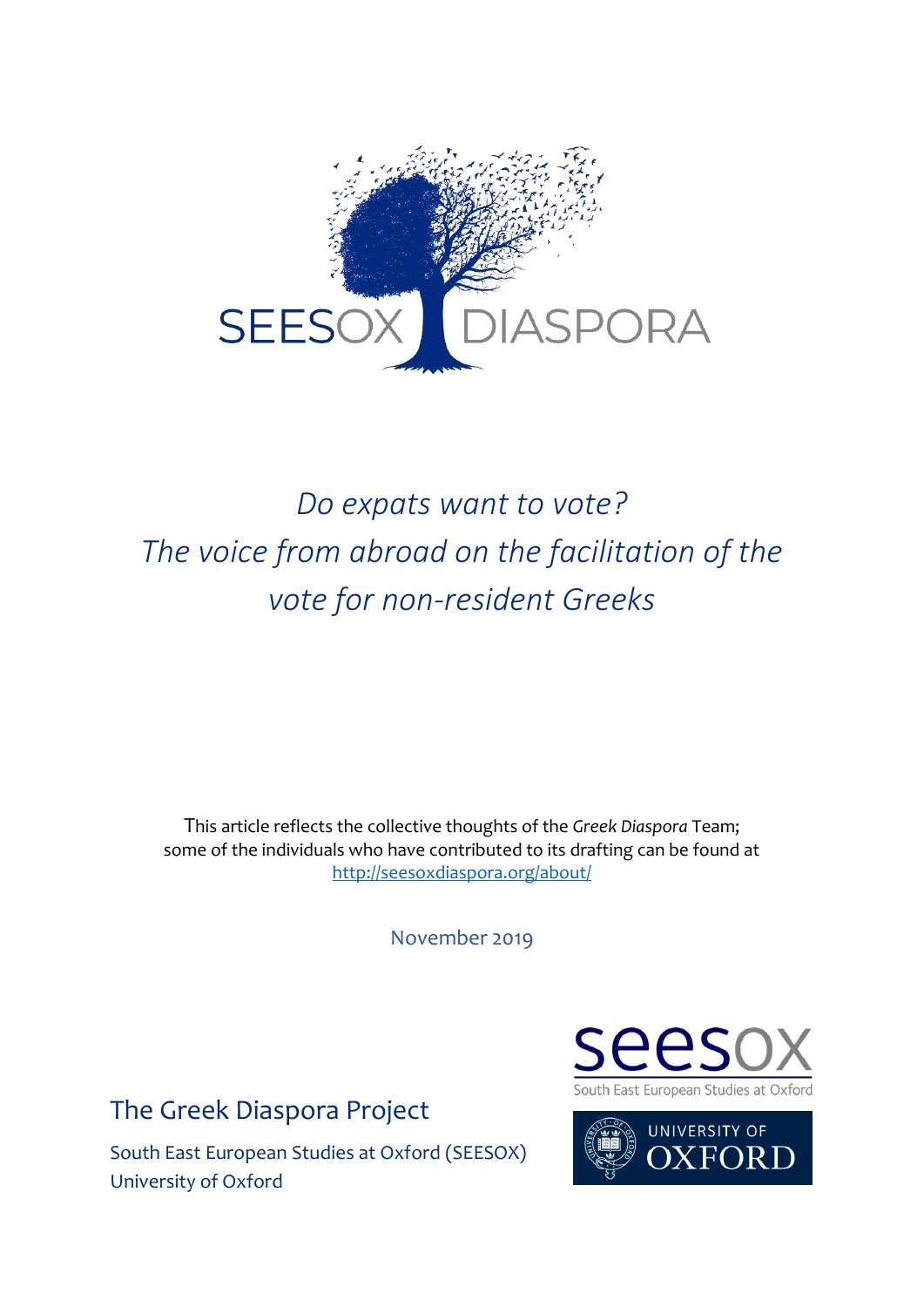## <span id="page-1-1"></span>**Do expats want to vote? The voice from abroad on the facilitation of the vote for non-resident Greeks**

By the SEESOX Greek Diaspora Project Team of the University of Oxford<sup>1</sup>

Following the emigration of almost half a million Greeks during the recent decade-long economic crisis,<sup>2</sup> the issue of the diasporic vote has come to the forefront of Greece's partypolitical debate. All parties agree with the principle that expatriates should be able to vote from abroad instead of the current system whereby Greeks living abroad can only vote if they return to Greece. However, there is still considerable controversy over the practicalities and the scope and inclusiveness of the law to be proposed. One of the factors that may inform this debate inside Greece may be what the diaspora itself thinks. This is the question we set out to answer through our Greek Diaspora Project at the University of Oxford.<sup>3</sup>

### **Our survey**

The Oxford Greek Diaspora Project in cooperation with the Athens- based think tank diaNEOsis, recently conducted a survey of the Greek diaspora in the UK which, perhaps unsurprisingly, shows that the vast majority of the respondents would like to vote from abroad in Greek national elections.<sup>4</sup> This widespread attitude is common among pre-crisis migrants (those who migrated before 2010) and crisis migrants (those who migrated after 2010). More surprisingly, a significant 24.9% of crisis migrants are not interested in voting from abroad, reflecting a broad feeling of discontent or at least indifference with the political system in their homecountry, more so than pre-crisis migrants (**[Table 1](#page-1-0)**).

<span id="page-1-0"></span>*Table 1.* Would you like to be able to vote in Greek parliamentary elections from abroad?

|                                                         | <b>Pre-crisis migrants</b> | <b>Crisis migrants</b> |  |
|---------------------------------------------------------|----------------------------|------------------------|--|
| <b>Yes</b>                                              | 77.6%                      | 67.9%                  |  |
| No, I am not interested                                 | 11.2%                      | 24.9%                  |  |
| No, I do not think that the Greeks living abroad should | 11.2%                      | 7.2%                   |  |
| have the right to vote in Greek parliamentary elections |                            |                        |  |

*Source: SEESOX-GDUK survey (2019)*

Nowithstanding this minority sentiment, our survey also shows that when offered with different options for engagement with their homeland, Greeks in the UK favor the diasporic vote as the preferred way for the Greek government to engage with the UK diaspora, followed by systematic contact with diaspora organizations and diaspora engagement in Greek policy-

j  $1$  This article reflects the collective thoughts of the Greek Diaspora team; some of the individuals who have contributed to its drafting can be found at http://seesoxdiaspora.org/about/

<sup>&</sup>lt;sup>2</sup> Between 2008 and 2016, 427,000 individuals are estimated to have emigrated. Around 80% move within EU, with both Germany and the UK receiving around 25% each (OECD, 2018)

<sup>&</sup>lt;sup>3</sup> The Greek Diaspora is a project which has been running during the last three years and is managed by SEESOX South East European Studies at Oxford.

<sup>4</sup> The survey was conducted on-line with a structured questionnaire in the territory of the United Kingdom from 11/10/2018 till 06/05/2019. The survey covered all adult Greeks who had been living the UK for at least 3 months. The sample of the survey was 586 questionnaires collected via respondent driven sampling (RDS) methodology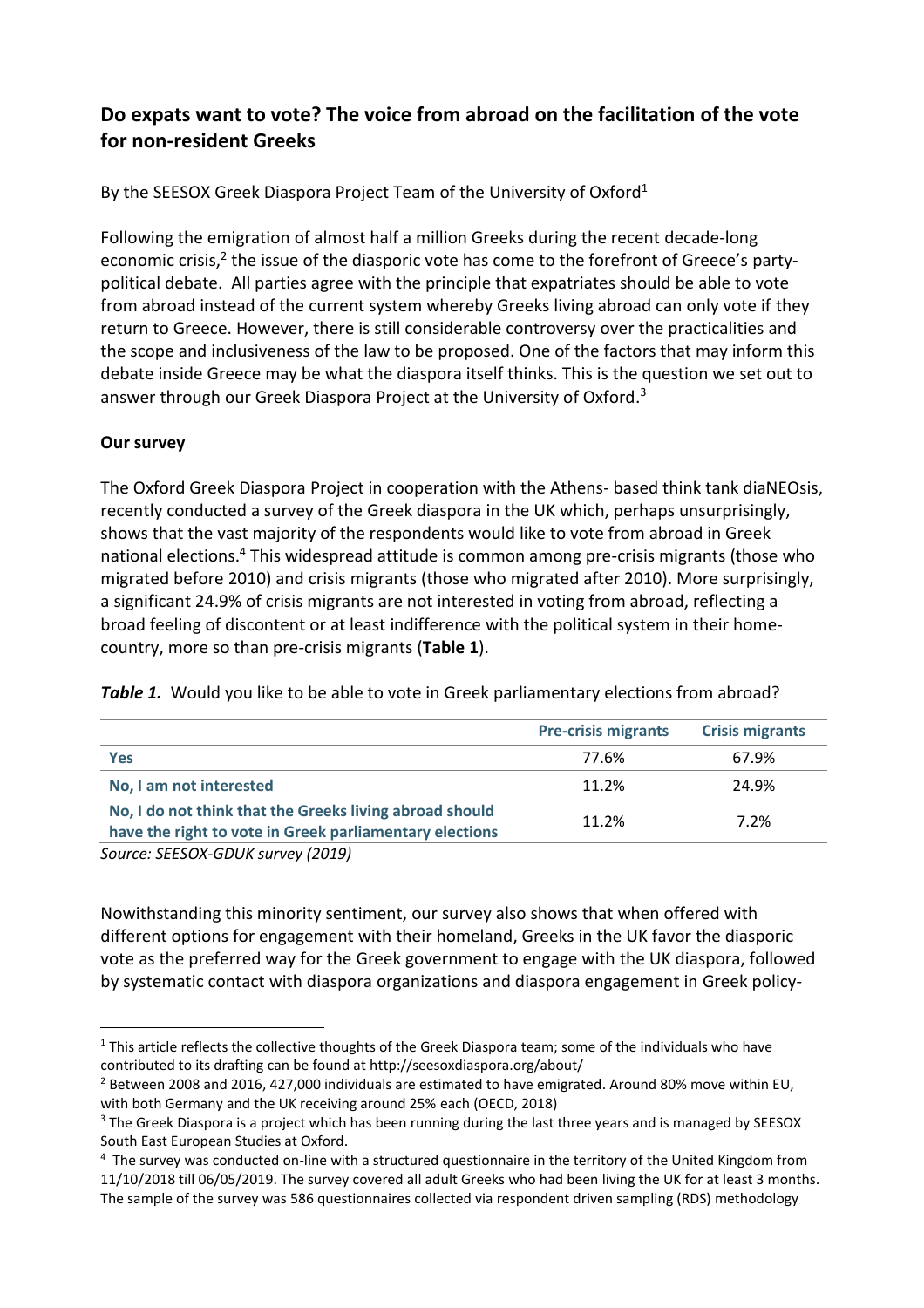making (**[Figure 1](#page-1-1)**). Many scholars argue that enfranchisement is often a simpler and low-cost inclusion mechanism, while the other two presuppose either expertise or motivation, that is an ability and willingness to participate thus, excluding a large number of migrants.



### *Figure 1***:** Proposed ways for the Greek governments to engage with the UK diaspora\*

\* Multiple responses question – in the figure displayed the percent of responses *Source: SEESOX-GDUK survey (2019)*

At the same time, it seems that the lack of consensus in Greece regarding the scope of the right to vote from abroad is also reflected among the members of the diaspora. Our survey has also shown that views on 'Who should have the right to vote' are divided between those who answer 'those who have a closer and recent relationship with Greece' (44.4%), and those who believe that 'everyone should have the right to vote' (43%). Interestingly crisis migrants agree more with the maximalist position (47.5%), while the pre-crisis migrants overwhelmingly believe that only those who have a closer and recent relationship with Greece should vote (68.6%), even where time limitations would deprive some of them of their right to vote (*Table 2*).

### **Table 2.** Who should have the right to vote?

|                                                                                                                | <b>Total</b> | <b>Pre-crisis</b><br>migrants | <b>Crisis</b><br>migrants |
|----------------------------------------------------------------------------------------------------------------|--------------|-------------------------------|---------------------------|
| Everyone should have the right to vote                                                                         | 43.0%        | 24.5%                         | 47.5%                     |
| Only those who have a closer and recent relationship<br>with Greece                                            | 44.4%        | 68.6%                         | 38.8%                     |
| I do not think that the Greeks living abroad should<br>have the right to vote in Greek parliamentary elections | 2.9%         |                               | 3.4%                      |
| I do not know/I do not want to answer                                                                          | 9.7%         | 6.9%                          | 10.3%                     |
| <b>Total</b>                                                                                                   | 100.0%       | 100.0%                        | 100.0%                    |

*Source: SEESOX- GDUK Survey* (2019)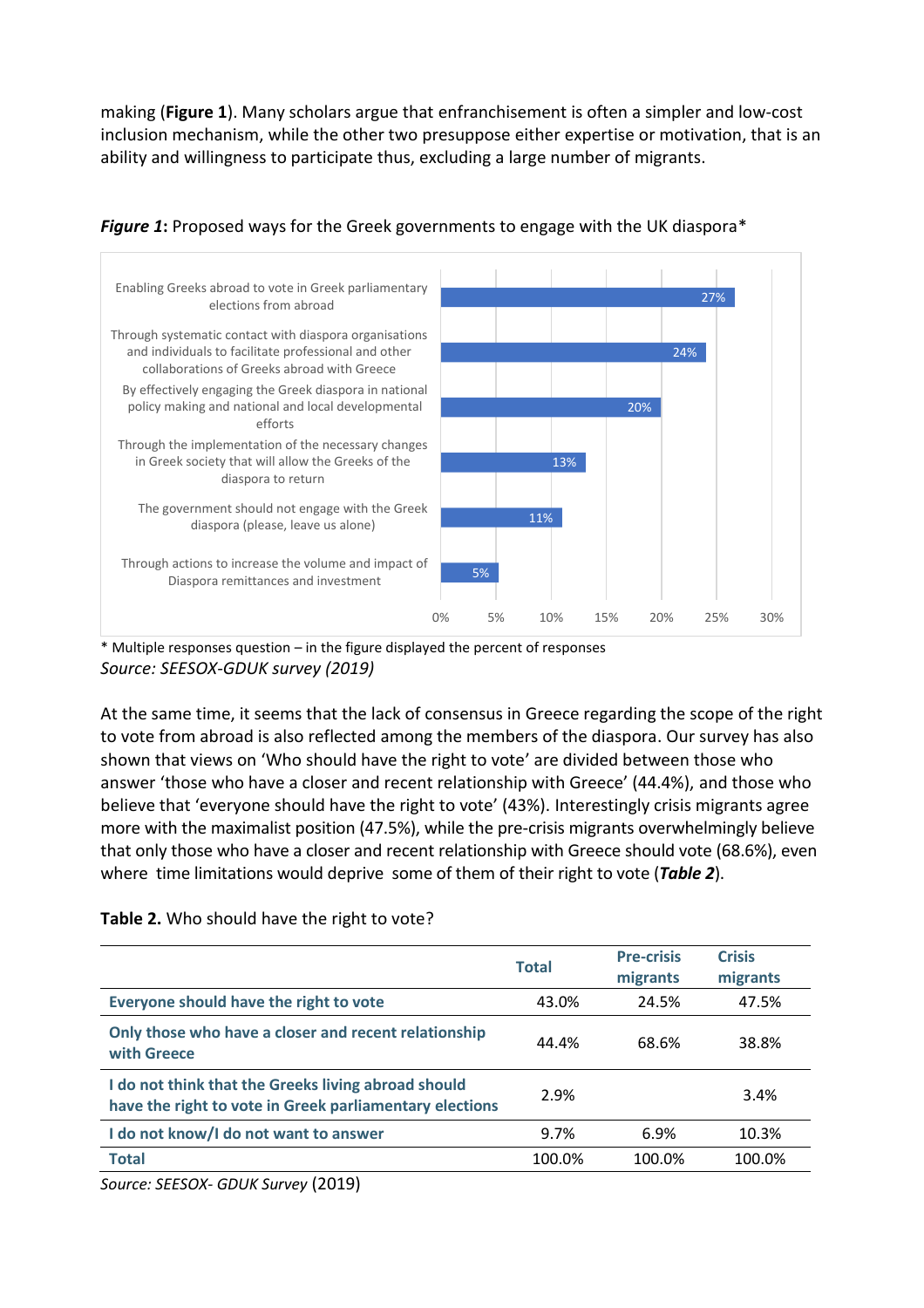Moving on to more operational issues, regarding the question 'In which constituency should the Greeks abroad vote?' the largest number (33%) would like to vote for the MPs in their registered constituency, thus expressing a clear preference for their vote to carry equal weight (**[Figure 2](#page-3-0)**). However, other options like 'vote for parties only' or electing 'nominees of the Greek diaspora on a separate ballot' or voting for 'some seats of the parties' general/ territorial ballot" gathers another 44% in total, while 23% do not express an opinion on this matter. This ambivalent attitude shows that members of the Greek diaspora in the UK do not have entrenched views about the best way to implement this principle of equality.



### <span id="page-3-0"></span>**Figure 2:** In which constituency should the Greeks abroad vote?

*Source GDUK- Survey (2019)*

### **Our view from Oxford**

As analysts of the Greek Diaspora Project, and for some of us as members of the Greek diaspora in the UK, we do not all agree on what is to be done. Nevertheless, building on our investigation, we firmly support the facilitation of diasporic electoral rights. We consider that the Greek state should facilitate the vote of its citizens abroad, not only in order to enhance democracy for Hellenes wherever they are, but also because such facilitation would undeniably forge closer ties between Greek expatriates and their homeland. Such a gesture of inclusion would be of paramount significance, especially towards the more recent crisis-driven migrants who remain highly disillusioned with the Greek state.

The word 'facilitation' is central here, because the present discussion is only about members of the Greek diaspora who already have electoral rights, i.e. who are registered on the electoral rolls. That they have to physically go to Grece to vote means that members of the diaspora are obliged to make a huge effort to exercise their voting rights, including spending money on tickets (which become even more expensive in periods of peak travel around elections) requesting (unpaid) leave from employers, and countless other practical burdens. There is an interesting comparison (and indeed inequality) here with the other case of voter-travellers: the "heterodimotes" (those Greek voters registered in another municipality from the one they live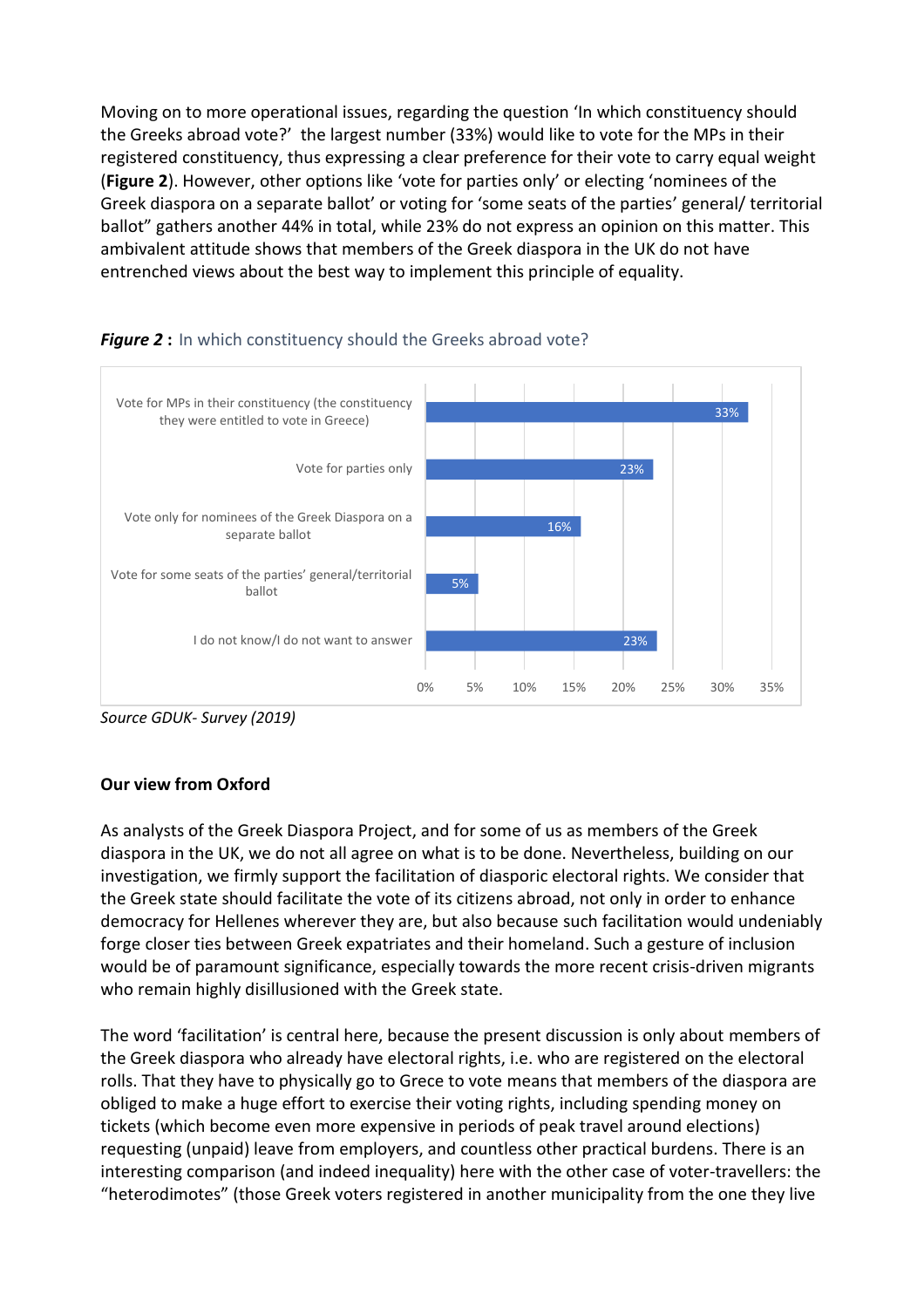in who have to travel at the time of elections) for whom traveling is a choice; while for Greeks living abroad traveling to vote is currently a necessity.

On the issue of where to vote, postal voting which is customary in many other countries<sup>5</sup> leads to a higher turnout than when people vote in person. Indeed, consulates are not easily accessible to most Greeks abroad; in most cases the trip from a part of a country to the respective consulates can be time-consuming and financially-straining. The recent European elections for the Greeks in the UK was an indicative example of low turnout, since travelling to a UK consulate requires great effort, given that voters were obliged to travel to the consulate twice, first to register, and secondly to vote. Our comparative research with other countries (such as Serbia) has shown that the vote in consulates attracts small numbers of voters.

Eligibility to benefit from these facilitating procedures is not unqualified. On the one hand, links with one's homeland can be seen as undermined because someone has chosen to live abroad, temporarily or permanently. On the other hand, there is a constitutional imperative to safeguard the principle of equal treatment before the law. The criteria set for eligibility concern both the existence of financial links with the homeland, as well as the nature and duration of one's stay abroad. On the first criterion, there are valid concerns that any link established between voting rights and paying taxes or owning property in Greece would imply a dangerous suggestion of citizenship being connected with wealth. On the second suggested criterion, one needs to show that upon having completed 35 of years of residing abroad, one has also resided in Greece for 2 years. Questions arise as to how the state will be able to properly record time spent in Greece and abroad.

Furthermore, it is not yet clear whether non-resident Greeks will have to follow the process and fulfill those criteria or whether they will retain the option to remain registered on the general electoral roll and travel back to Greece for the elections. If the latter is to happen, the complexity of the two criteria (2-year residency and tax relations) may lead some more well-off non-resident Greeks to chose to travel back, rather than undergoing the administrative hassle to ensure their electoral rights abroad. This is however problematic as those voting from abroad will be only voting for a national list ('epikrateias'), while those travelling back to vote will be able to also vote for constituency MPs, too, thus being able to 'buy' more extensive electoral rights in the form of an airplane ticket.

In short, eligibility requirements should refrain from imposing an excessively onerous, timeconsuming and costly burden of proof of the diaspora, because this would defeat the original purpose of the bill, which is *facilitation*. The cross party recognition that the vote of Greek citizens living abroad should be facilitated, and even carry equal weight with the vote of citizens living in Greece, marks an important step forward. While a degree of consensus on such a fundamental issue as electoral rights is desirable, this should not mean a half-baked reform or the creation of even more obstacles in the form of convoluted eligibility criteria.

#### **Some "post-facilitation" questions**

 $\overline{a}$ 

<sup>5</sup> These countries include France, Germany, India, UK, United States, Mexico, Italy among others